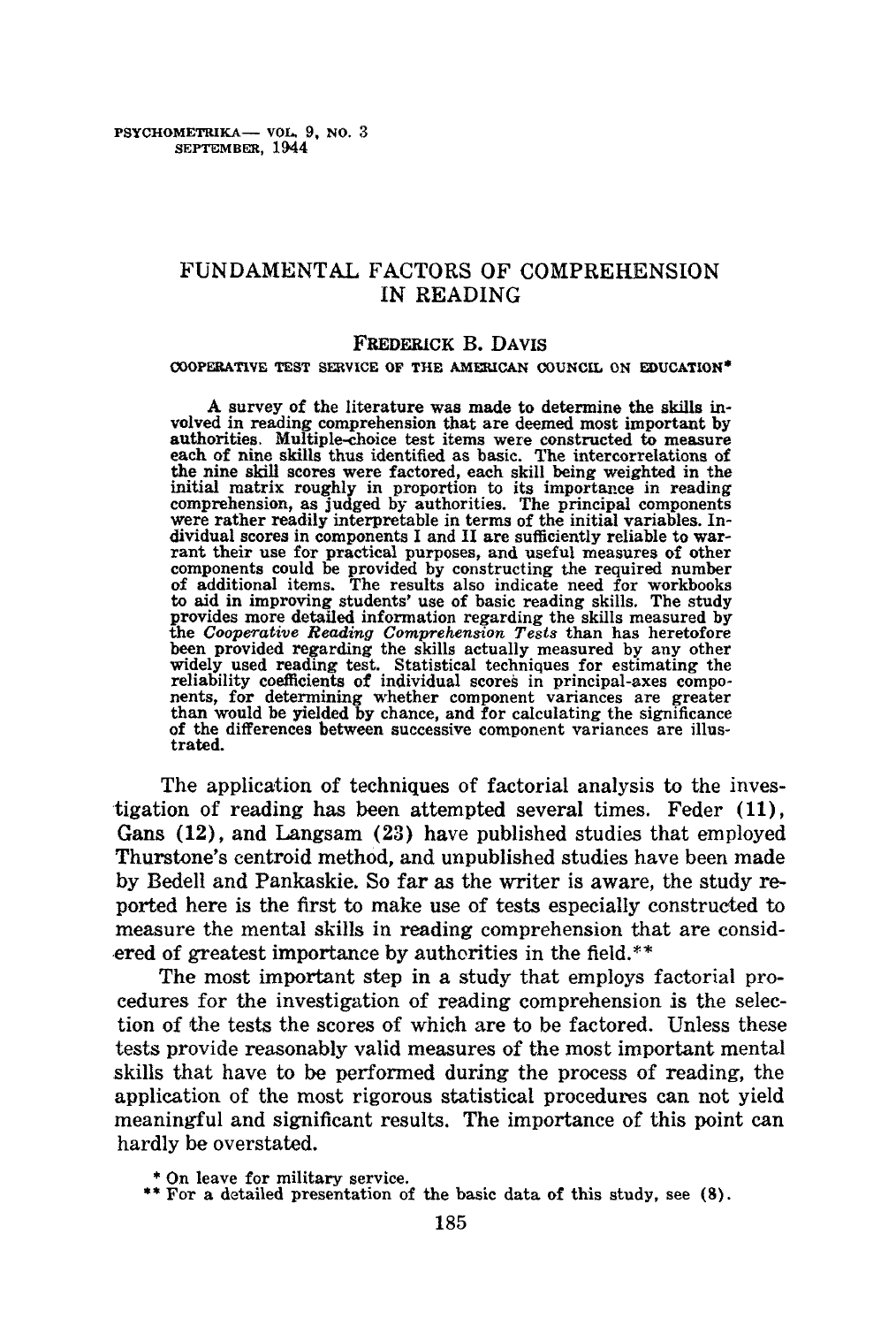As the first step in the present study, a careful survey was made of the literature to identify the comprehension skills that are deemed most important by authorities in the field of reading. A list of several hundred specific skills was compiled, many of them overlapping. This list of skills was studied intensively by the writer in order to group together those that seemed to require the exercise of the same, or closely related, mental skills. The objective was to obtain several groups of skills, each one of which would constitute a cluster having relatively high intercorrelations and relatively low correlations with other clusters of skills.

Nine groups of skills were sorted out and labeled. For the purposes of this study, they are regarded as the nine skills basic to comprehension in reading. Included within them is the multitude of specific skills considered important by the authorities consulted. These nine basic skills are as follows:

- 1 Knowledge of word meanings
- 2 Ability to select the appropriate meaning for a word or phrase in the light of its particular contextual setting
- 3 Ability to follow the organization of a passage and to identify antecedents and references in it
- 4 Ability to select the main thought of a passage
- 5 Ability to answer questions that are specifically answered in a passage
- 6 Ability to answer questions that are answered in a passage but not in the words in which the question is asked
- 7 Ability to draw inferences from a passage about its contents
- 8 Ability to recognize the literary devices used in a passage and to determine its tone and mood
- 9 Ability to determine a writer's purpose, intent, and point of view, i.e., to draw inferences about a writer

To provide a measure of each one of these nine basic skills, a large number of five-choice objective test items were constructed. All possible care was taken to obtain items that measured only one rather than several of the nine skills. However, it was recognized that skill 1 {knowledge ef word meanings) is basic to the measurement of all the other skills, since to read at all one has to recognize words and understand their meanings, and that some overlapping of skills 2-9 is inevitable.

Since the final forms of the reading-comprehension tests used in this study were to be the published forms of Tests C1 and C2 of Form Q of the *Cooperative Reading Comprehension Tests*, practical considerations [notably the requirements of the procedure for obtaining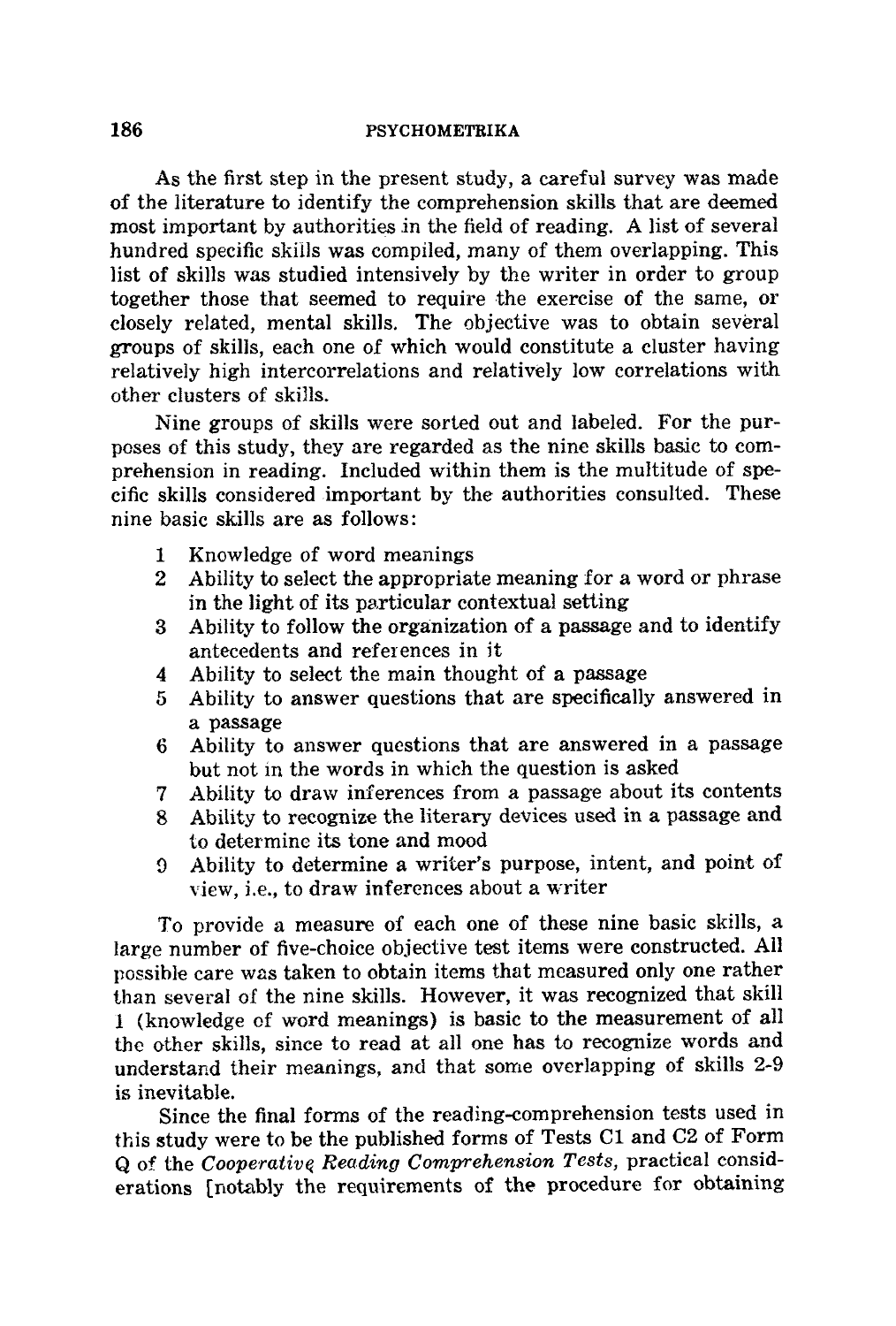three equivalent "scales" in the tests (6)] determined in some measure the number of items testing each basic skill that could be used. An effort was made, however, to include the proportion of items testing each one of skills 2-9 that conformed to the judgments of authorities in the field of reading.

To obtain the intercorrelations of scores in the nine basic reading skills selected for measurement, 240 multiple-choice items were administered to a large number of freshmen in several teachers colleges.\* The students were told to mark every item and were allowed an unlimited amount of time. By this means, the influence of speed of reading was removed and the effects of mechanical difficulties in word perception were minimized. Of the 541 students tested, 421 actually answered every item, and, when proof was obtained that this group constituted a representative sample of the entire 541 students tested, the scores of only these 421 pupils were used in the factorial analysis. In addition to the intercorrelations of the scores, the correlations between sex and scores in each of the nine skills were computed. As would have been expected, the correlations with sex were all insignificantly different from zero. This being so, there was no need to partial out the influence of sex before making a factorial analysis.

Table 1 shows the intercorrelations of the scores in the nine basic reading skills, and their relationships with sex.

|       |     |     |     |     | (78 -- 421) |     |     |     |         |       |            |
|-------|-----|-----|-----|-----|-------------|-----|-----|-----|---------|-------|------------|
| Skill | 2   | 3   | 4   | 5   | 6           | 7   | 8   | 9   | $Sex^*$ | Mean  | σ          |
|       | .72 | .41 | .28 | .52 | .71         | .68 | .51 | .68 | .03     | 23.77 | 11.61      |
| 2     |     | .34 | .36 | .53 | .71         | .68 | .52 | .68 | $-.07$  | 12.70 | 3.25       |
| 3     |     |     | .16 | .34 | .43         | .42 | .28 | .41 | $-.01$  | 4.20  | 1.73       |
| 4     |     |     |     | .30 | .36         | .35 | .29 | .36 | $-.03$  | 2.97  | 1.10       |
| 5     |     |     |     |     | .64         | .55 | .45 | .55 | $-.04$  | 18.10 | 2.46       |
| 6     |     |     |     |     |             | .76 | .57 | .76 | $-.01$  | 25.67 | 5.67       |
| 7     |     |     |     |     |             |     | .59 | .68 | .06     | 28.46 | 5.81       |
| 8     |     |     |     |     |             |     |     | .58 | $-.05$  | 6.75  | 1.86       |
| 9     |     |     |     |     |             |     |     |     | $-.05$  | 15.19 | 4.07<br>__ |

TABLE 1

Intercorrelations, Means, and Standard Deviations of Raw Scores in the Nine Basic Reading Skills, and Their Relationships with Sex  $(37 - 491)$ 

\* A positive coefficient in this column indicates that the men obtained a higher mean score than **the women.** 

\* Every freshman in all of the teachers colleges **of the State of** Connecticut and every freshman in two of the Massachusetts State Teachers Colleges com-prised the sample tested. The testing was done about a month after the beginning **of the school year.**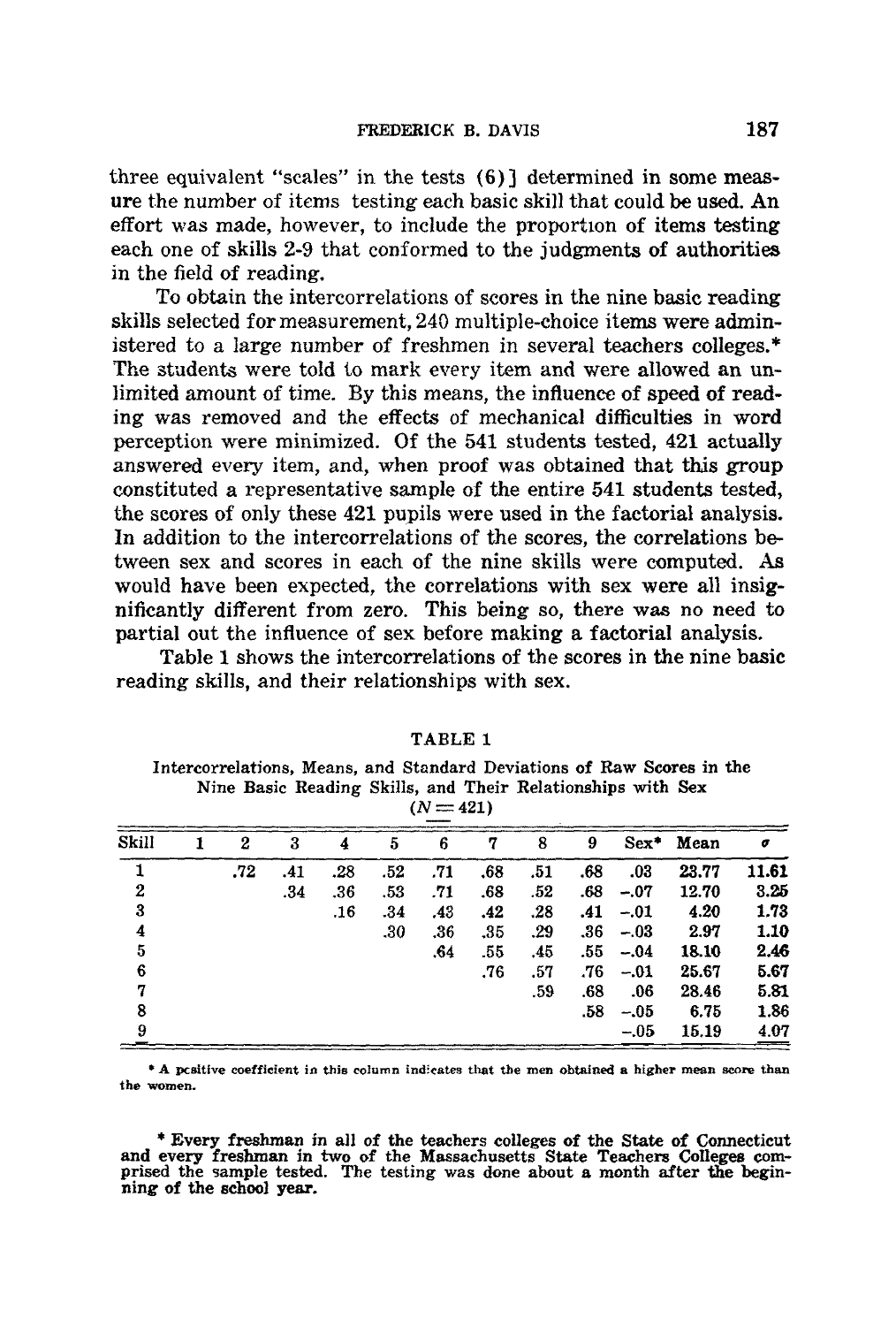The intercorrelations of the nine basic skills range from .16 to .76, the values reflecting in part their true relationships and in part the differences in their reliability. The reliability coefficients of the scores in the nine skills are shown in Table 2.

TABLE 2 Reliability Coefficients of Raw Scores in Each of the Nine Basic Reading Skills\*

| Skill | $r_{1I}$ | Ν   | Number of<br>Items |  |
|-------|----------|-----|--------------------|--|
|       | .90      | 100 | 60                 |  |
| 2     | .56      | 100 | 20                 |  |
| 3     | .44      | 100 | 9                  |  |
| 4     | .18      | 421 | 5                  |  |
| 5     | .55      | 100 | 22                 |  |
| 6     | .77      | 100 | 42                 |  |
| 17    | .63      | 100 | 43                 |  |
| ጻ     | .64      | 100 | 10                 |  |
| 9     | .71      | 100 | 27                 |  |

\* The division of each test into two halves was accomplished in this case by arranging the items in order of difficulty and assigning alternate items to each half. It will be recalled that speed had no influence on these s drawn **from the 421** available.

As would be expected in view of the widely different lengths of the tests used to measure the nine basic reading skills, their reliability coefficients differ considerably. For even the least reliable, however, the reliability coefficient is substantially and sigaificantly greater than zero.

Subjective judgment had forecast relatively high correlations between skill 1 and each of skills 2-9. Inspection of Table 1 in the light of the data in Table 2 reveals this to be so. It is apparent that skill 1 constitutes the largest element common to all of the other initial variables; hence, it may be of interest to study the intercorrelations of skills 2-9 when skill 1 is held constant. These partial coefficients are shown in Table 3.

TABLE 3

Partial Correlation Coefficients Among Skills 2-9, Skill 1 Being Held Constant  $(N = 421)$ 

| Skill | 3   |     | 5   |     |     | 8   | 9   |  |
|-------|-----|-----|-----|-----|-----|-----|-----|--|
| 2     | .09 | .23 | .26 | .40 | .38 | .26 | .37 |  |
| 3     |     | .05 | .16 | .22 | .22 | .09 | .20 |  |
|       |     |     | .19 | .23 | .22 | .17 | .24 |  |
| 5     |     |     |     | .45 | .32 | .26 | .32 |  |
| 6     |     |     |     |     | .53 | .33 | .53 |  |
|       |     |     |     |     |     | .38 | .40 |  |
|       |     |     |     |     |     |     | .38 |  |
|       |     |     |     |     |     |     |     |  |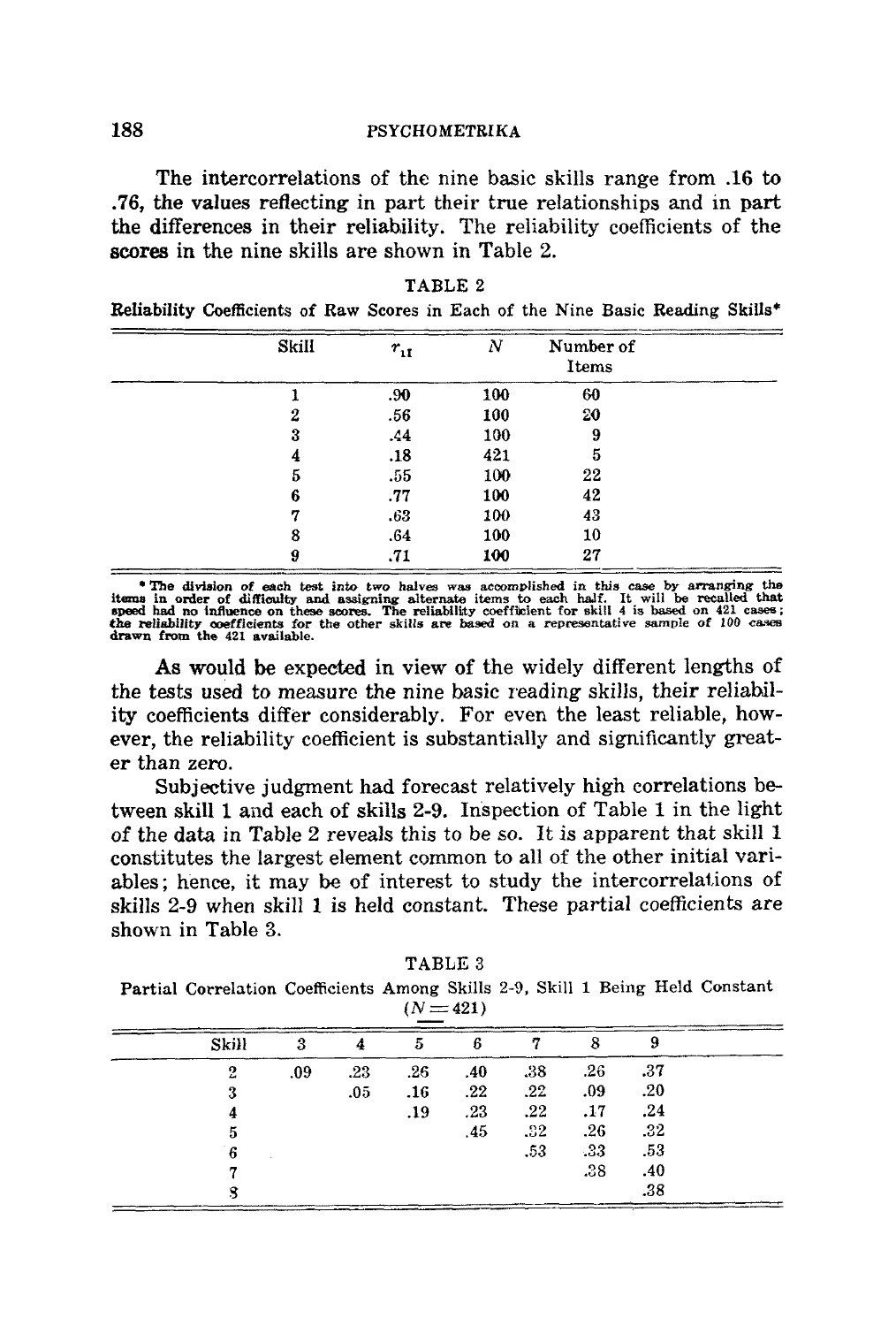Perhaps the most surprising feature of the data in Table 3 is the small size of the coefficients. After making due allowance for the attenuation resulting from the comparatively low reliability coefficients of some of the variables, it is apparent that reading comprehension, as measured by the nine basic reading skills, is not a unitary ability. From the correlations it appears probable that a mental ability present to the greatest extent in skills 6, 7, and 9 is second most important in producing the intercorrelations shown in Table 1. To explore this matter, a factorial analysis was undertaken, using the method described by T. L. Kelley (22).\*

The initial matrix of variances and covariances used in the factorial analysis is presented in Table 4.

| Variable          | $x_{1}$ | $x_{2}$ | $x_{3}$ | $x_{\scriptscriptstyle 4}$ | $x_{5}$ | $x_{\scriptscriptstyle 6}$ | $\pmb{x}_{\pmb{\tau}}$ | $\pmb{x}_\mathbf{\emph{s}}$ | $\boldsymbol{x}_{\mathbf{0}}$ |
|-------------------|---------|---------|---------|----------------------------|---------|----------------------------|------------------------|-----------------------------|-------------------------------|
| $x_{1}$           | 134.70  | 27.01   | 8.16    | 3.65                       | 14.77   | 46.88                      | 45.78                  | 11.04                       | 32.07                         |
| $x_{2}$           |         | 10.56   | 1.94    | 1.29                       | 4.22    | 13.03                      | 12.90                  | 3.17                        | 8.93                          |
| $x_{\rm a}$       |         |         | 3.01    | 0.31                       | 1.44    | 4.24                       | 4.24                   | 0.90                        | 2.91                          |
| $x_{4}$           |         |         |         | 1.22                       | 0.82    | 2.25                       | 2.25                   | 0.59                        | 1.63                          |
| $x_{5}$           |         |         |         |                            | 6.05    | 8.93                       | 7.85                   | 2.07                        | 5.53                          |
| $x_{\varepsilon}$ |         |         |         |                            |         | 32.17                      | 24.89                  | 5.96                        | 17.42                         |
| $x_{7}$           |         |         |         |                            |         |                            | 33.75                  | 6.33                        | 16.00                         |
| $x_{\rm g}$       |         |         |         |                            |         |                            |                        | 3.46                        | 4.42                          |
| $x_{9}$           |         |         |         |                            |         |                            |                        |                             | 16.54                         |

TABLE 4 Initial Matrix of Variances and Covariances\*

<sup>4</sup> Variances are shown in the diagonal edle. The Kelley method would be equally applicable access in variables 1-9 were transformed into standard messares. In this case, the variance in each diagonal cell would be 1 and t

In Table 5 are presented the coefficients of each of the initial variables (the nine basic reading skills) that yield the nine independent components obtained by factorial analysis. The design shown in Table 5 is one of the most interesting that has been obtained by factorial techniques.

\* For this study it was desirable to obtain the factor loadings of all significant components rather than the loadings for only the two or three largest components; hence a fairly large number of subjects was tested and Kelley's method was selected as being most suitable for use.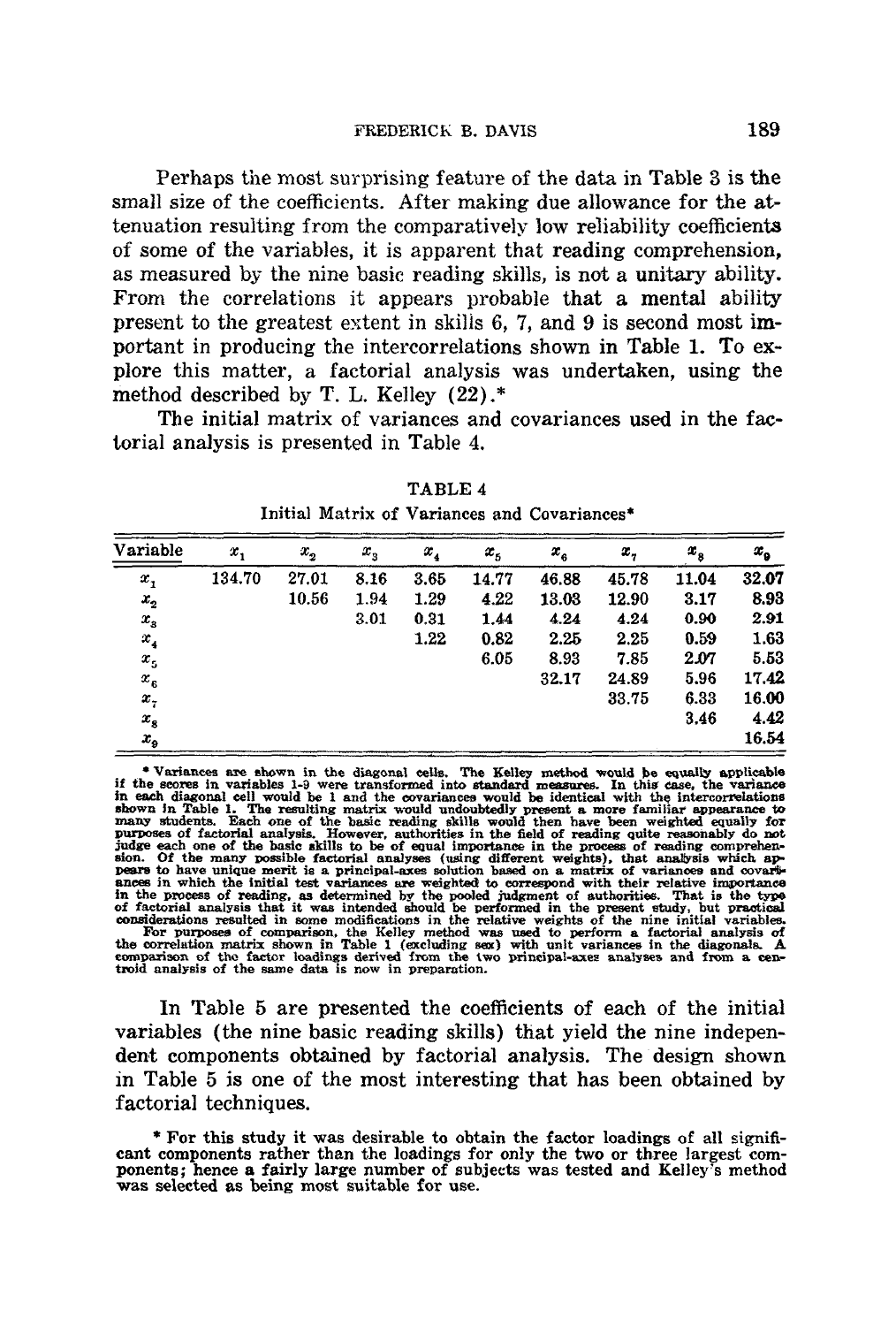### TABLE 5

Coefficients of Each of the Initial Variables That Yield Scores in the Nine Independent Components (Factor Loadings of Skills 1-9 in Components I-IX)

| Components    | Т                                                        | п | ш             | IV                                                            | v             | VI                  | VII      | VIII.                                     | $\mathbf{I} \mathbf{X}$ |          |
|---------------|----------------------------------------------------------|---|---------------|---------------------------------------------------------------|---------------|---------------------|----------|-------------------------------------------|-------------------------|----------|
| Variance      | 192.270 22.824 8.657 5.282 3.828 3.306 2.327 1.956 1.006 |   |               |                                                               |               |                     |          |                                           |                         |          |
| <b>Skills</b> |                                                          |   |               |                                                               |               |                     |          |                                           |                         | Variance |
|               | .813                                                     |   |               | $-.571$ $-.064$ $-.033$ $-.082$ $.006$ $-.016$ $.001$         |               |                     |          |                                           | .011                    | 134.699  |
| 2             | .184                                                     |   |               | $.124 - .005 - .003 - .971 - .019 - .017 - .028 - .076$       |               |                     |          |                                           |                         | 10.563   |
| 3             | .057                                                     |   | $.054 - .001$ |                                                               | $.000 - .000$ |                     | .000.997 |                                           | $.000 - .004$           | 3.009    |
| 4             | .027                                                     |   | $.048 - .000$ |                                                               |               | .000 .067 .000 .000 |          |                                           | - 996                   | 1.220    |
| 5             | .107                                                     |   |               | $.149$ $.152$ $-.003$ $-.022$ $.970$ $-.014$ $-.024$ $-.012$  |               |                     |          |                                           |                         | 6.050    |
| 6             | .341                                                     |   |               | $.469$ $.567$ $-.531$ $-.129$ $-.204$ $-.044$ $-.001$ $-.023$ |               |                     |          |                                           |                         | 32.169   |
| 7             | .336                                                     |   | $.580 - 719$  |                                                               |               |                     |          | $.008 - 147 - 020 - 051 - 091 - 028$      |                         | 33.752   |
| 8             | .078                                                     |   |               | $.105 - .001$ $.141 - .000$ $.000 - .010$ $.981 - .007$       |               |                     |          |                                           |                         | 3.456    |
| 9             | .233                                                     |   | $.253$ $.366$ |                                                               |               |                     |          | $.835 - .080 - .126 - .027 - .166 - .013$ |                         | 16.540   |

The subjective judgment exercised in constructing the tests of the nine reading skills is reflected in the surprising extent to which several of the tests appear to be moderately "pure" factor measures. A word of caution must, however, be injected. Because some of the skills were judged to be more important than others in the reading process and because practical considerations governed to some extent the number of items used to measure each of the nine reading skills, the standard deviations of the initial variables differed considerably. And, since the initial matrix of variances and covariances used for the analysis reflected those differences, the coefficients in Table 5 must be interpreted with due regard for the magnitudes of the standard deviations of the nine initial skills. Scores in skill 1, for example, have a large standard deviation in comparison with the standard deviations of scores in the other skills. So a small component loading in skill 1 may be found to have more weight in a regression equation for obtaining scores in any one of the components than would be expected from an inspection of Table 5 alone.\*

\* Readers who are most familiar with the centroid method of factorial analysis have sometimes questioned this statement. A principal-axes analysis makes it possible to obtain very readily a given individual's score in any one of the com-ponents for which regression coefficients (or factor loadings) have been determined. For example, individual scores in component I may be obtained from the following regression equation:

 $C_{\text{r}} = .813(X_{\text{r}}) + .184(X_{\text{r}}) + .057(X_{\text{r}}) + .027(X_{\text{r}}) + .107(X_{\text{r}})$  $+$  .341  $(X_6)$  + .336  $(X_7)$  + .078  $(X_8)$  + .233  $(X_9)$ .

In this equation, variables 6 and 7 have nearly identical regression coefficients, but we know that the standard deviation of variable 6 is 5.67 while that of variable 7 is 5.81. Therefore, variable 7 will have a slightly greater weight in determining an individual's score in component I than wilt variable 6 despite the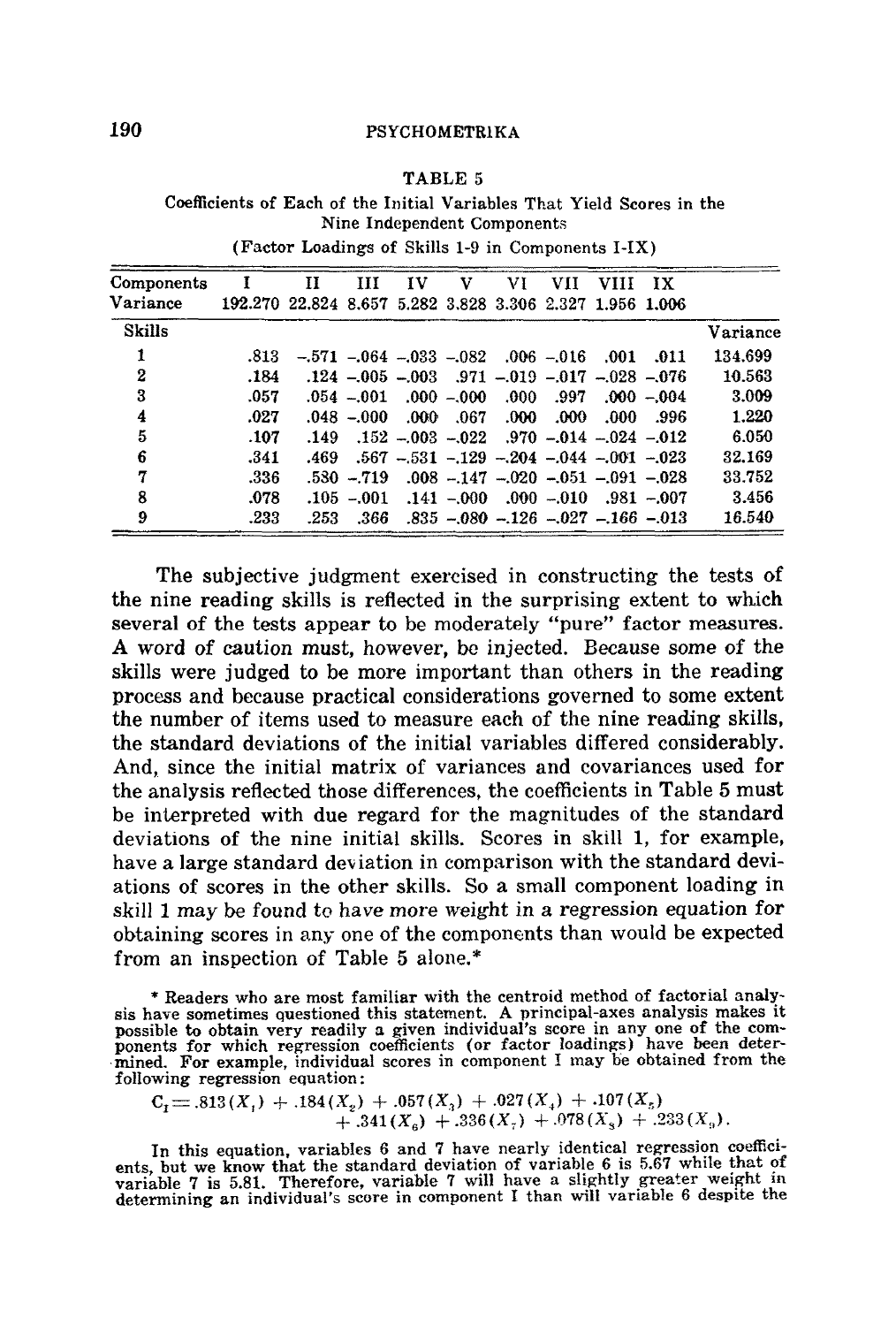A study of the values in Table 5 (making due allowance for the magnitudes of the standard deviations of the initial variables) reveals that the nine components are rather readily identifiable in terms of the original nine reading skills. Component I is clearly word knowledge (skill 1). Its positive loadings in each of the nine basic reading skills reflect the fact that to read at all it is necessary to recognize words and to recall their meanings.

It is clear that word knowledge plays a very important part in reading comprehension and that any program of remedial teaching designed to improve the ability of students to understand what they read must include provision for vocabulary building. When one combines the evidence that word knowledge is so important an element in reading with the fact that the development of an individual's vocabulary is in large measure dependent on his interests and his background of experience, the relatively low correlations between reading tests in different subject-matter fields are understandable.\* There is, however, no necessity to conclude that all of the fundamental factors of comprehension in reading are *not* involved in reading materials in various subject-matter fields.

Component II has been termed a measure of reasoning in reading. It has its highest positive loadings in the two reading skills that demand ability to infer meanings and to weave together several statements. It may seem puzzling at first that this component should have a strong negative loading in skill 1 (word knowledge), but consideration of the psychological meaning of components I and II indicates that this should be expected. The explanation undoubtedly lies in the fact that individuals who know accurately the meanings of a great many words are thereby given a head start toward getting the meaning of what they read. Therefore, if we are to measure reasoning in reading independently of word knowledge, we must give individuals who are deficient in word knowledge a "handicap" and then see how well they reason when they are placed on equal terms with their fellows in word knowledge. Component II apparently measures the ability to see the relationships of ideas.

**\* For data on this point see (5).** 

fact that the factor loadings of variables 6 and 7 in component I are almost the same.

A simple and convenient aid in interpreting the regression coefficients with proper regard for the sizes of the standard deviations of the initial variables is to construct a table containing each regression coefficient multiplied by the appropriate standard deviation of an initial variable. For example, the factor loading of skill 1 in component I (.813) would be multiplied by t tion of skill 1 (11.61), yielding 9.4; the factor loading of skill 2 in component I (.184) would be multiplied by the standard deviation of skill 2 (3.25), yielding .6; and so on.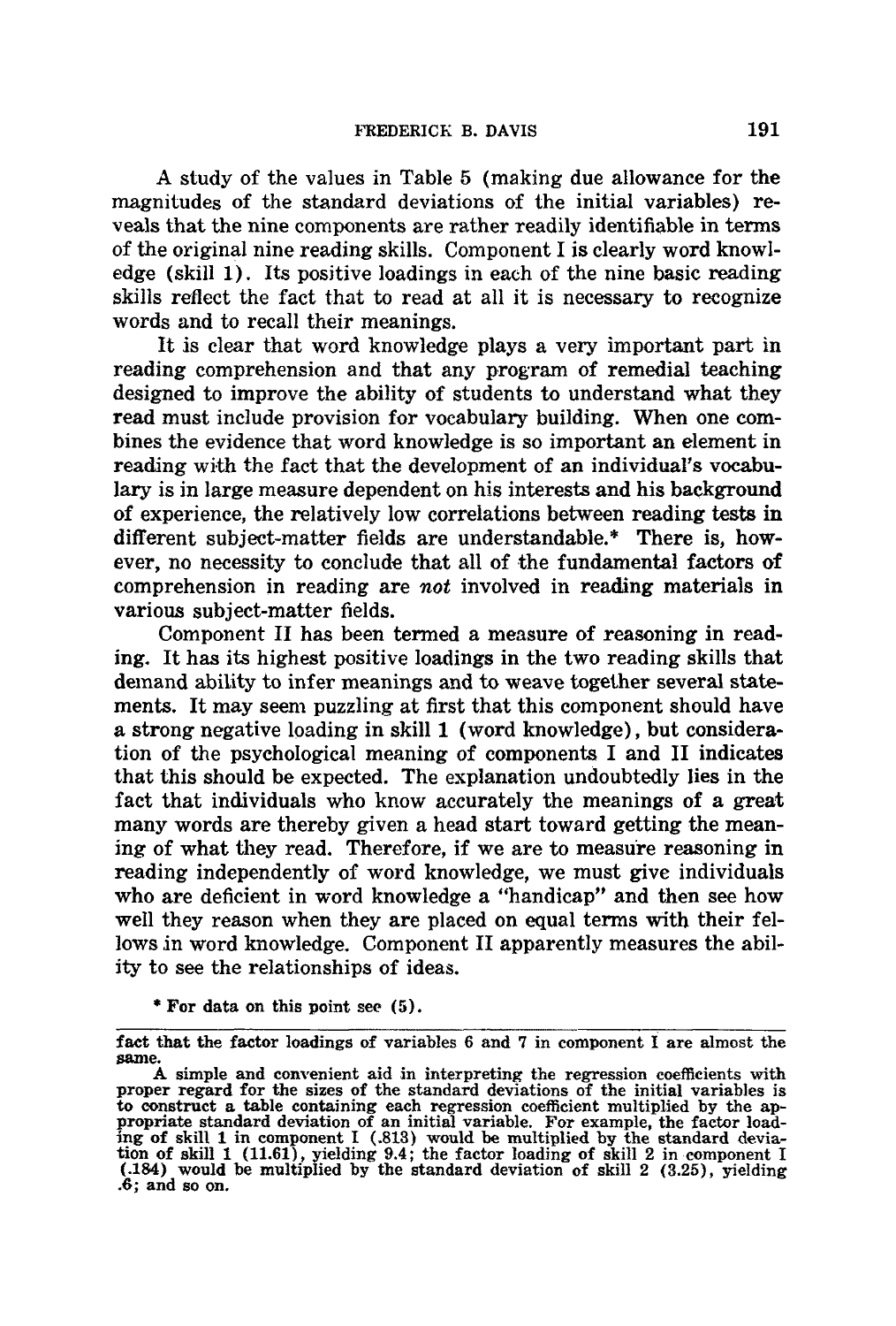Component III is not so readily interpretable as most of the others, but it is clear that individuals who obtain high scores in this component focus their attention on a writer's explicit statements almost to the exclusion of their implications. Component IV measures chiefly the ability to identify a writer's intent, purpose, or point of view (skill 9). Individuals who obtain high scores in this component are less concerned with *what* a writer says than with *why* he says it. Such individuals should presumably be better able to detect bias and propaganda than individuals who obtain low scores in this component. Component  $V$  is composed principally of ability to figure out from the context the meaning of an unfamiliar word or to determine which one of several known meanings of a word is most appropriate in its particular contextual setting (skill 2). It is reasonable that it should be essentially unrelated to skill 1, which measures memory for isolated word meanings. The slight negative loadings of skills 6 and 7 in component V may result from the fact that the latter measures deductive reasoning, while skills 6 and 7 measure inductive processes.

Judging by its very high loading in skill 5, component VI seems to be largely a measure of ability to grasp the detailed statements in a passage. It is probably a fairly direct measure of the ability to get what I. A. Richards has called "the literal sense meaning" of a passage. Skill 5 was originally intended to measure this ability and the results of the analysis suggest that this ability is more than a name; it appears to be a real psychological entity distinct from other mental skills involved in reading. Component VII seems to be a measure principally of skill 3 (ability to follow the organization of a passage and to identify antecedents and references in it). The variance of this component consists of about 77% of the original variance of skill 3.

Component VIII measures specific knowledge of literary devices and techniques, and probably reflects the influence of training in English more than the other components do. Component IX is composed largely of ability to select the main thought of a passage; it may be considered a measure of ability in the synthesis of meaning. The variance of component IX comprises approximately 82% of the original variance of skill 4 (ability to select the main thought of a passage). Students who make high scores in component IX are presumably those who would be most capable of writing adequate summaries and précis of what they read.

Of the nine components described, all except components II, III, and IV can, for practical purposes, probably be measured satisfactorily by means of raw scores in one of the nine basic reading skills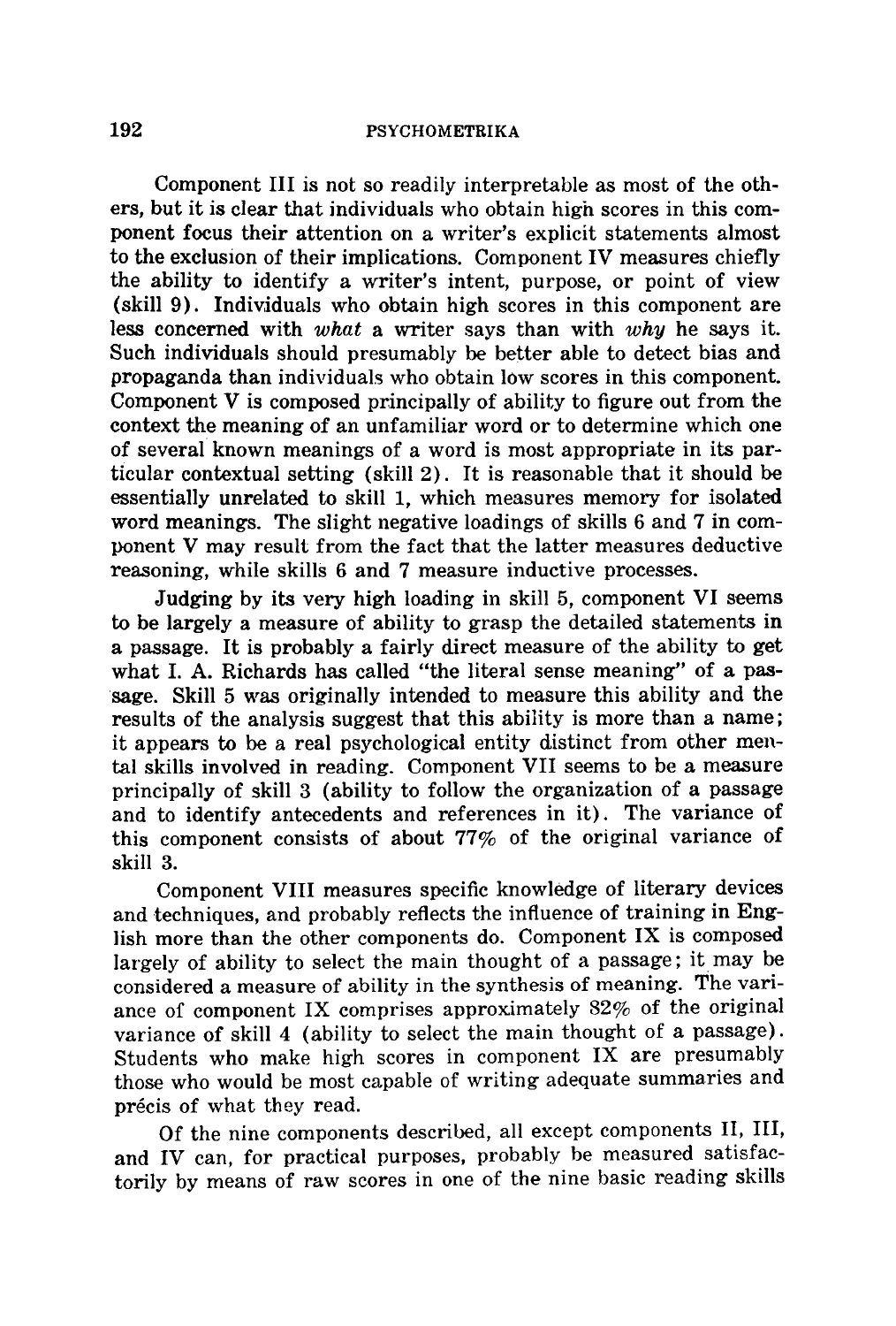selected initially. Components V through IX account for only a small fraction of the total variance, but their variances are significantly different.\* A number of the skills considered most important by authorities in the field of reading include independent elements that should be taught separately. It is not enough to assign learning exercises in reading that consist of passages followed by factual questions to be answered. Such exercises will not necessarily call the student's attention to the separate and essentially unrelated reading skills that he ought to master or give him sufficient practice in each one of them.

|              |                           | Variance Ratios of Successive Components |                |
|--------------|---------------------------|------------------------------------------|----------------|
| Component    | <b>Degrees of Freedom</b> | Variance                                 | $\overline{F}$ |
| I            | 406                       | 192.270                                  |                |
|              |                           |                                          | 8.280          |
| $\mathbf{I}$ | 399                       | 22.824                                   | 2.663          |
| Ш            | 403                       | 8.657                                    |                |
|              |                           |                                          | 1.622          |
| IV           | 399                       | 5.282                                    | 1.387          |
| V            | 401                       | 3.828                                    |                |
|              |                           |                                          | 1.158          |
| VI           | 401                       | 3.306                                    |                |
|              |                           |                                          | 1.428          |
| <b>VII</b>   | 403                       | 2.327                                    | 1.181          |
| <b>VIII</b>  |                           |                                          |                |
|              | 400                       | 1.956                                    | 1.944          |
| IX           | 400                       | 1.006                                    |                |

TABLE 6

\* The writer is indebted to Professor T. L. Kelley for the development of a precise test of the variance ratios of components obtained by his iterative process.<br>This test is described in the article by Professor Kelley that immediately follows.

The differences between the variances of successive components are all significant at the one-per-cent level with the exception of the differences between the variances of components V and VI, and VII and VIII; those differences are significant approximately at the five-per-cent level.

It should be noted that the variance-ratio test of the significance of the dif-<br>ference between component variances is permitted by the Kelley method but is<br>not permitted by other methods of factorial analysis that are fre

Whether the variance of component IX (the smallest component) is significantly greater than would be yielded by chance may be determined by noting whether the reliability coefficient of component IX is significantly greate zero. This is not established by the data. It is highly likely, however, that the variance of the next largest component is significantly greater than would be yielded by chance.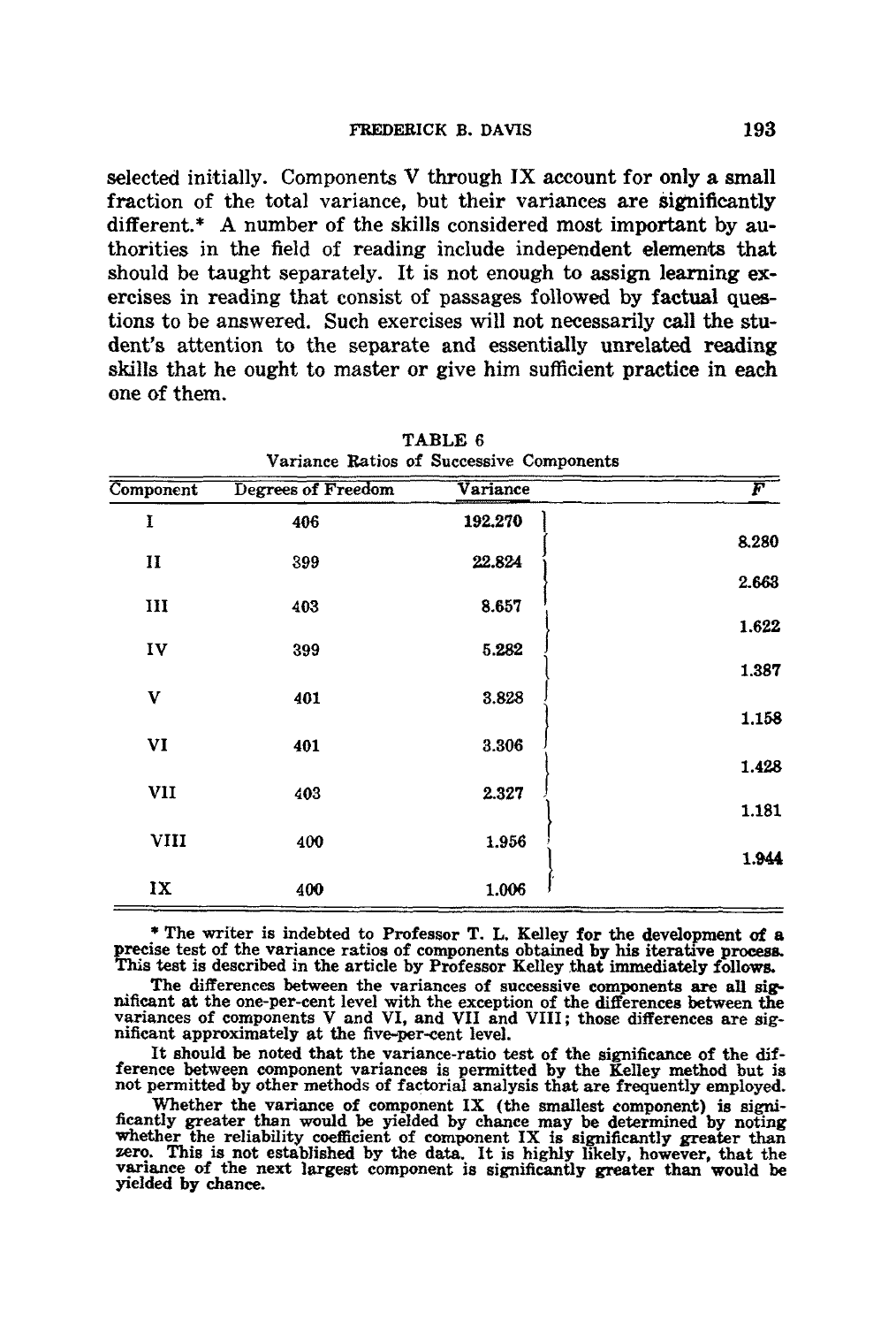#### TABLE 7

| Component     | $r_{1l}$ | Mean   | <b>Standard Deviation</b> |
|---------------|----------|--------|---------------------------|
|               | .94      | 46.30  | 13.87                     |
| н             | .48      | 24.14  | 4.78                      |
| ш             | .28      | .81    | 2.94                      |
| $\mathbf{IV}$ | .17      | $-.62$ | 2.30                      |
| VII           | .33      | .27    | 1.53                      |
| VIII          | .29      | .70    | 1.40                      |

Reliability Coefficients, Means, and Standard Deviations of the Six Independent Components Having Reliability Coefficients Substantially Greater Than Zero

Because individual scores in each of the independent components defined above can readily be estimated by using appropriate regression equations (Cf. ante, footnote following Table 5), the reliability coefficients of scores in the nine components have been determined empirically, using the same sample of 100 cases for which odd and even scores in each variable were obtained in computing the reliability coefficients of the nine initial variables.

Inspection of Table 7 reveals that only components 1 and II are measured with sufficient reliability to warrant their use for practical purposes. However, when the significance of the reliability coefficient of each one of the nine components is tested,\* it becomes evident that useful measures of at least three additional components could certainly be provided by constructing the required number of additional items of the appropriate types. Since several of the components may be satisfactorily measured, for practical purposes, by raw scores in appropriate types of test items, construction of a large number of the indicated types of items has already been started. It is believed that these may be useful for instructional as well as for measurement purposes when they are employed in combination with other workbook materials.

Since useful measures of components I and II are already available, a profile chart for making a graphic record of scores in these two components has been prepared and is described in considerable detail elsewhere (9).

The correlations of components I and II with the Q and L scores derived from the *American Council on Education Psychological Ex-* 

\* The standard error of a split-half reliability coefficient, corrected by the Spearman-Brown formula, may be obtained by using Shen's formula,

$$
\sigma_{r_{11}} = \frac{2(1 - r_{11})}{\sqrt{N}}.
$$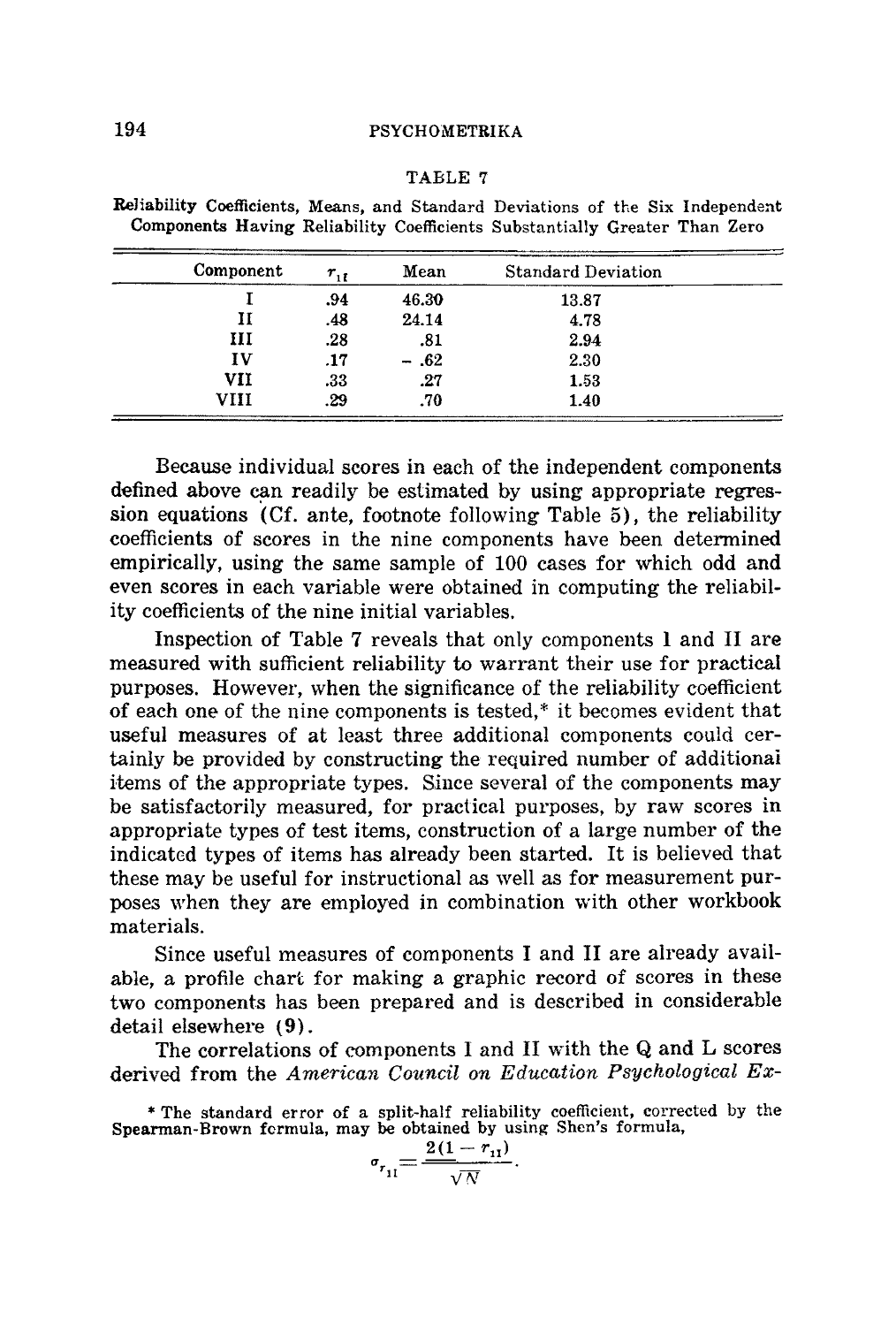*~mination* and with the total score on the *Nelson-Denny Reading Test* have also been reported in the literature (9, 370-371). It is hoped that the relationships between components I and II and other well-known reading tests can be obtained, for if components I and II are regarded as fundamental abilities in reading it is of paramount importance to determine the extent to which the reading tests now commonly used in high schools and colleges actually measure each of these abilities.

The study reported here has explored one means of investigating the psychological nature of reading ability. It has suggested a means of determining the validity of tests of comprehension in reading. The results indicate that there is need for reliable tests to measure several of the nine basic skills that have been defined and for workbooks to aid in improving students' abilities in them. The need for correlating scores in existing reading tests with scores in several of the principal components seems obvious. And, not least, the study provides more detailed information regarding the skills measured by the *Cooperative Reading Comprehension Tests* than has heretofore been provided regarding the skills actually measured by any other widely used reading test.\*

Finally, it is hoped that the data presented will draw attention to the importance of the mental skills involved in reading and act as a stimulus to further research in the fundamental factors of comprehension.

#### **REFERENCES**

- 1. Adler, M. J. How to read a book. New York: Simon & Schuster, 1940.
- 2. Alderman, G. H. Improving comprehension in reading. J. educ. Res., 1926, 13, 11-21.
- 3. Berry, B. T. Improving freshman reading habits. *Engl. J.*, College Edition, 1931, 20, 324-828.
- 4. Carroll, R, P. An experimental study of comprehension in reading. New York: Teachers College, Columbia University, 1927.
- 5. The Cooperative General Achievcment Tests (Revised Series): Information concerning their construction, interpretation, and use. New York: Cooperative Test Service, 1940.
- 6. The Cooperative Reading Comprehension Tests: Information concerning their construction, interpretation, and use. New York: Cooperative Test Service, 1940.
- 7. The Cooperative Reading Comprehension Tests, Lower and Higher Levels; Forms Q, R, S, and T. New York: Cooperative Test Service.

\* Frederick B. Davis, et al., *The Cooperative Reading Comprehension Tests*, *Lower and Higher Levels, Forms Q, R, S,* and T. Eight separate 40-minute reading tests are now available and are distributed by the Cooperative Test Service, 15 Amsterdam Avenue, New York, N. Y., a nonprofit agency of the American Council on Education.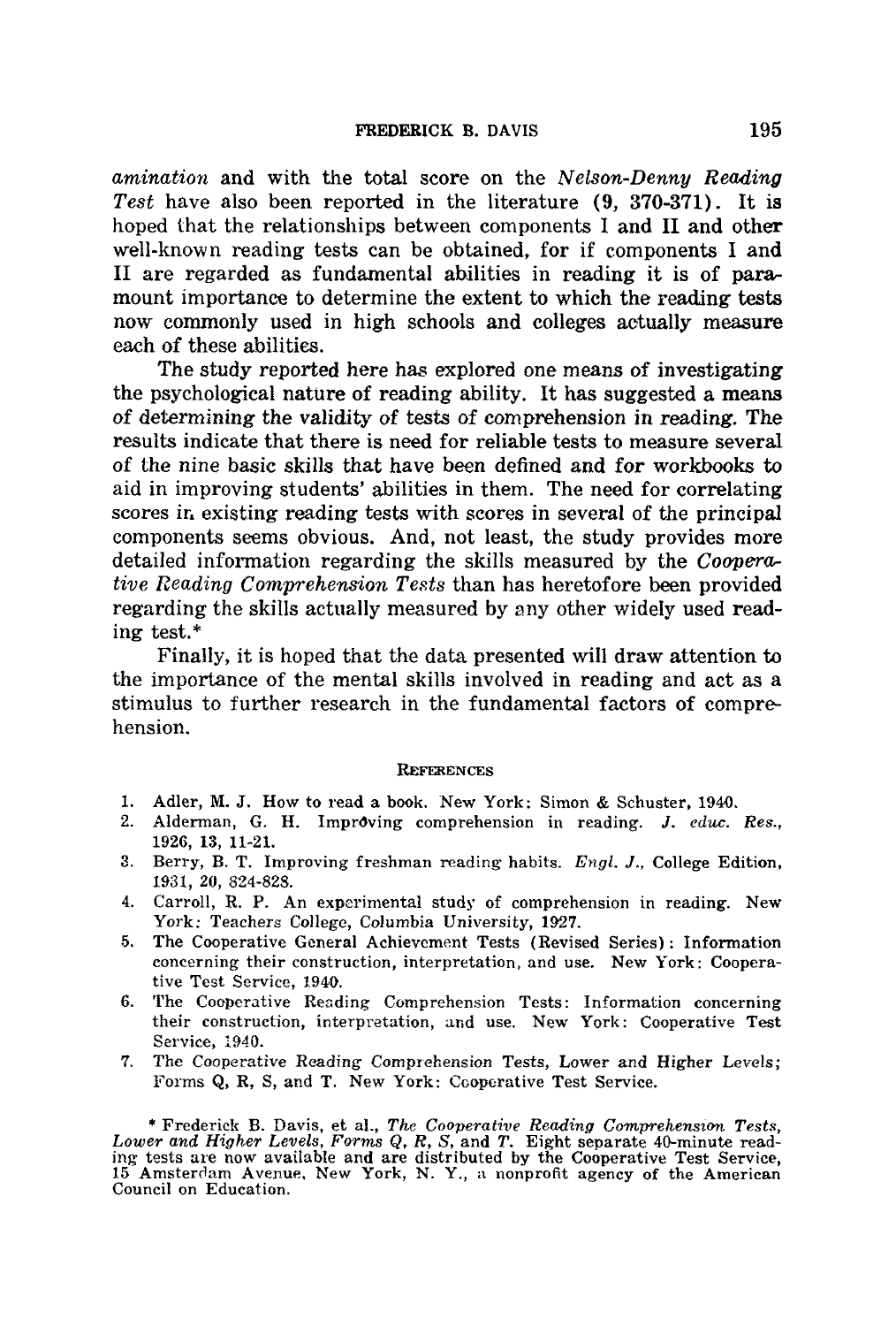- 8. Davis, Frederick B. Fundamental factors of comprehension in reading. Unpublished doctor's thesis on file at Harvard University Library, Cambridge, Massachusetts, 1941.
- 9. Davis, Frederick B. Two new measures of reading ability. *J. educ. PsychoL,* 1942, 33, 365-372.
- lO. Dewey, J. C. The acquisition of facts as a measure of reading comprehension. *Elem. Sch.* J., 1935, 35, 346-348.
- **11.** Feder, D. D. Comprehension maturity tests--a new technique in mental measurement. *J. educ. Psychol.*, 1938, 29, 597-606.
- 12. Gans, R. A study of critical reading comprehension in the intermediate grades. New York: Teachers College, Columbia University, 1940.
- **13.** Gates, A. I. Methods of constructing and validating the Gates Reading Tests. *Teach. Coll. Reo.,* 1927, 29, 148-159.
- 14. Gates, A. I. The improvement of reading. New York: Macmillan Company, 1935. Ch. III and VII.
- 15. Gates, A. I. and Van Alstyne, D. General and specific effects of training in reading with observations on the experimental technique. *Teach. Coll. Rec.,*  1924, 25, 98-123.
- 16. Gray, W. S. Principles of method in teaching reading as derived from scientific investigation. National Society for the Study of Education, *Yearbook*  18, Part II. Bloomington, Illinois: Public School Publishing Company, 1919, 26-51.
- 17. Gray, W. S. The nature and types of reading. National Society for the Study of Education, Yearbook 26, Part I. Bloomington, Illinois: Public School Publishing Co., 1937, 23-40.
- 18. Gray, W. S. and Leary, B. E. What makes a book readable. Chicago: Univ. Chicago Press, 1935.
- 19. Hildreth, G. H. Learning the three R's. Minneapolis: Educational Publishers, Inc., 1936. Ch. III.
- 20. Hilliard, G. H. Probable types of difficulties underlying low scores in comprehension tests. *Univ. Iowa Studies in Education, II, No. 6.* Princeton, N. **J.:** Psychological Review Co., 1924.
- 21. Irion, T. W. H. Comprehension difficulties of ninth-grade students in the study of literature. New York: Teachers College, Columbia University, 1925.
- 22. Kelley, T. L. Essential traits of mental life. Cambridge, Massachusetts: Harvard Univ. Press. 1935.
- 23. Langsam, R. S. A factorial analysis of reading ability. *J. exp. Educ.*, 1941, 10, 57-63.
- 24. McCalllster, J. M. Determining the types of reading in studying content subjects. *Sch. Rev.,* 1932, 40, 115-123.
- 25. Murphy, P. G. The role of the concept in reading ability. *Un{v. Iowa Studies*  in Psychology, XVII. Princeton, N. J.: Psychological Review Co., 1933, 21-73.
- 26. Pressey, L. W. and Pressey, S. L. A critical study of the concept of silent reading. *J. educ. Psychol.,* 1921, 12, 25-31.
- 27. Richards, I. A. Practical criticism. New York: Harcourt Brace, 1929.
- 28. Richards, I. A. How to read a page. New York: Harcourt Brace, 1942.
- 29. Richards, I. A. Interpretation in teaching. New York: Harcourt Brace, 1938.
- 30. Sangren, P.V. The improvement of reading through the use of tests. Lansing, Mich.: De Kleine, 1931.